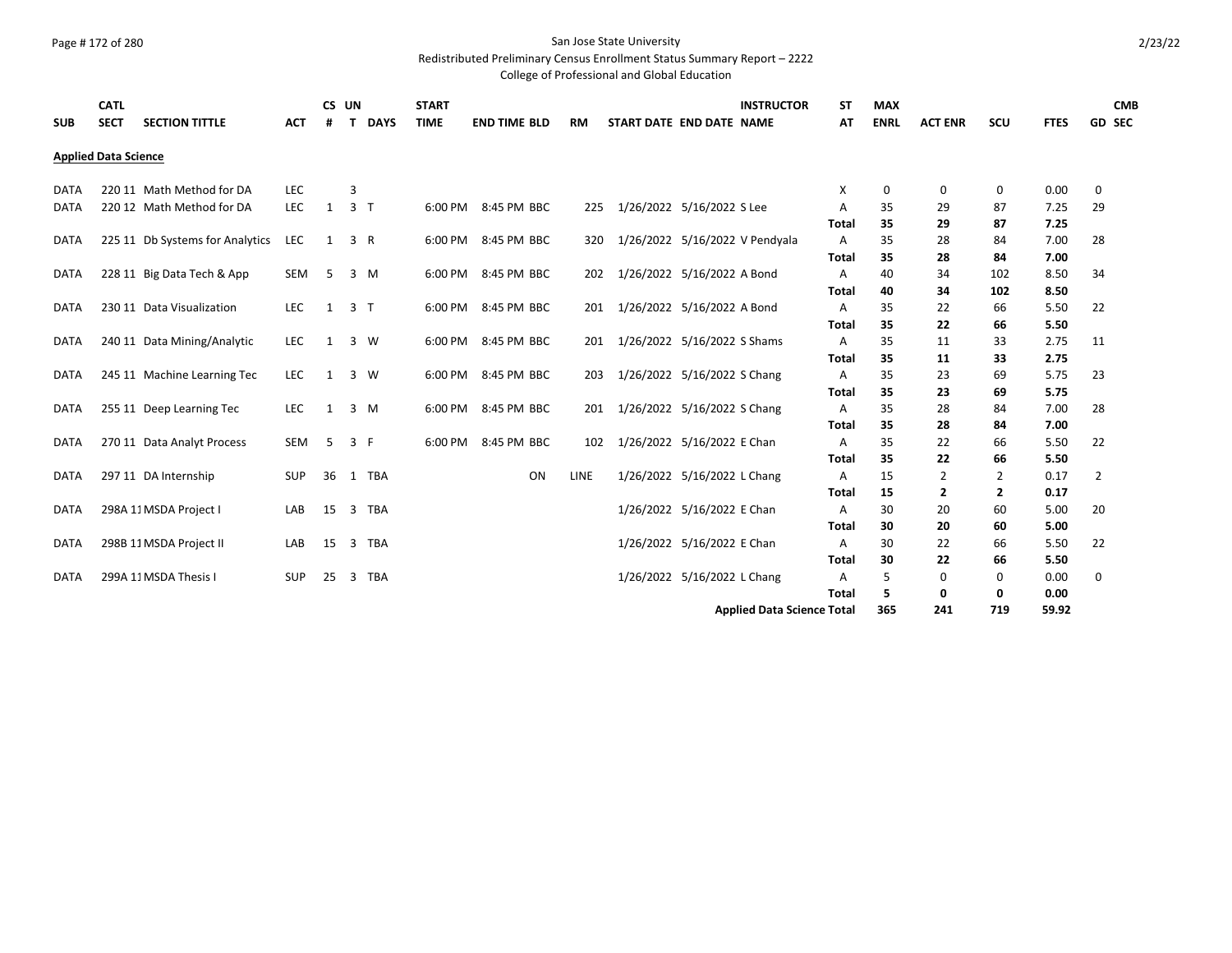# Page #173 of 280 San Jose State University

### Redistributed Preliminary Census Enrollment Status Summary Report – 2222

| <b>SUB</b>                 | <b>CATL</b><br><b>SECT</b>   | <b>SECTION TITTLE</b>                                          | ACT        | #              | CS UN | T DAYS         | <b>START</b><br><b>TIME</b> | <b>END TIME BLD</b> | RM          | START DATE END DATE NAME      | <b>INSTRUCTOR</b>                      | ST<br>AT     | <b>MAX</b><br><b>ENRL</b> | <b>ACT ENR</b> | <b>SCU</b> | <b>FTES</b>  | <b>GD SEC</b> | <b>CMB</b> |
|----------------------------|------------------------------|----------------------------------------------------------------|------------|----------------|-------|----------------|-----------------------------|---------------------|-------------|-------------------------------|----------------------------------------|--------------|---------------------------|----------------|------------|--------------|---------------|------------|
|                            |                              |                                                                |            |                |       |                |                             |                     |             |                               |                                        |              |                           |                |            |              |               |            |
|                            | <b>School of Information</b> |                                                                |            |                |       |                |                             |                     |             |                               |                                        |              |                           |                |            |              |               |            |
| <b>INFO</b>                |                              | 200 01 Inf. Comm                                               | SEM        | 5              |       | 3 TBA          |                             | ON                  | LINE        | 1/26/2022 5/16/2022 Z Liu     |                                        | Α            | 35                        | 24             | 72         | 5.95         | 23            |            |
| <b>INFO</b>                |                              | 200 02 Inf. Comm                                               | <b>SEM</b> | 5              |       | 3 TBA          |                             | ON                  | LINE        |                               | 1/26/2022 5/16/2022 M Stephens         | Α            | 35                        | 33             | 99         | 8.25         | 33            |            |
| <b>INFO</b>                |                              | 200 03 Inf. Comm                                               | SEM        | 5              |       | 3 TBA          |                             | ON                  | LINE        |                               | 1/26/2022 5/16/2022 M Villagran        | Α            | 35                        | 34             | 102        | 8.50         | 34            |            |
| <b>INFO</b>                |                              | 200 04 Inf. Comm                                               | SEM        | 5              |       | 3 TBA          |                             | ON                  | LINE        |                               | 1/26/2022 5/16/2022 K Bontenbal        | Α            | 35                        | 35             | 105        | 8.75         | 35            |            |
| <b>INFO</b>                |                              | 200 05 Inf. Comm                                               | SEM        | - 5            |       | 3 TBA          |                             | ON                  | LINE        | 1/26/2022 5/16/2022 S Tash    |                                        | Α            | 35                        | 11             | 33         | 2.70         | 10            |            |
|                            |                              |                                                                |            |                |       |                |                             |                     |             |                               |                                        | Total        | 175                       | 137            | 411        | 34.15        |               |            |
| <b>INFO</b>                |                              | 202 01 Inf. Ret. Sys. Des                                      | SEM        | 5              |       | 3 TBA          |                             | ON                  | LINE        | 1/26/2022 5/16/2022 A Johnson |                                        | Α            | 35                        | 33             | 99         | 8.15         | 31            |            |
| <b>INFO</b>                |                              | 202 02 Inf. Ret. Sys. Des                                      | SEM        | 5              |       | 3 TBA          |                             | ON                  | LINE        | 1/26/2022 5/16/2022 A Johnson |                                        | Α            | 35                        | 34             | 102        | 8.45         | 33            |            |
| <b>INFO</b>                |                              | 202 03 Inf. Ret. Sys. Des                                      | SEM        | 5              | 3     | TBA            |                             | ON                  | LINE        | 1/26/2022 5/16/2022 A Johnson |                                        | Α            | 35                        | 34             | 102        | 8.50         | 34            |            |
| <b>INFO</b>                |                              | 202 04 Inf. Ret. Sys. Des                                      | SEM        | 5              |       | 3 TBA          |                             | ON                  | LINE        | 1/26/2022 5/16/2022 A Johnson |                                        | Α            | 35                        | 36             | 108        | 8.95         | 35            |            |
|                            |                              |                                                                |            |                |       |                |                             |                     |             |                               |                                        | <b>Total</b> | 140                       | 137            | 411        | 34.05        |               |            |
| <b>INFO</b>                |                              | 203 01 Online Learning                                         | SEM        | $\overline{2}$ | 1     | TBA            |                             | ON                  | LINE        | 1/26/2022 5/16/2022 C Runnels |                                        | Α            | 45                        | 44             | 44         | 3.67         | 44            |            |
| <b>INFO</b>                |                              | 203 02 Online Learning                                         | SEM        | 2              |       | 1 TBA          |                             | ON                  | LINE        | 1/26/2022 5/16/2022 C Runnels |                                        | Α            | 45                        | 36             | 36         | 2.98         | 35            |            |
| <b>INFO</b>                |                              | 203 03 Online Learning                                         | SEM        |                |       | 2 1 TBA        |                             | ON                  | <b>LINE</b> | 1/26/2022 5/16/2022 C Runnels |                                        | Α            | 45                        | 61             | 61         | 5.05         | 59            |            |
|                            |                              |                                                                |            |                |       |                |                             |                     |             |                               |                                        | Total        | 135                       | 141            | 141        | 11.70        |               |            |
| <b>INFO</b>                |                              | 204 01 Inf. Prof                                               | SEM        | 5              | 3     | TBA            |                             | ON                  | LINE        | 1/26/2022 5/16/2022 C Dee     |                                        | Α            | 35                        | 25             | 75         | 6.20         | 24            |            |
| <b>INFO</b>                |                              | 204 02 Inf. Prof                                               | <b>SEM</b> | 5              |       | 3 TBA          |                             | ON                  | LINE        | 1/26/2022 5/16/2022 C Sawyer  |                                        | Α            | 35                        | 28             | 84         | 6.95         | 27            |            |
| <b>INFO</b>                |                              | 204 03 Inf. Prof                                               | SEM        | 5              |       | 3 TBA          |                             | ON                  | LINE        | 1/26/2022 5/16/2022 D Hicks   |                                        | Α            | 35                        | 35             | 105        | 8.75         | 35            |            |
| <b>INFO</b>                |                              | 204 04 Inf. Prof                                               | SEM        | 5              |       | 3 TBA          |                             | ON                  | LINE        | 1/26/2022 5/16/2022 D Hicks   |                                        | Α            | 35                        | 34             | 102        | 8.45         | 33            |            |
|                            |                              |                                                                |            |                |       |                |                             |                     |             |                               |                                        | Total        | 140                       | 122            | 366        | 30.35        |               |            |
| <b>INFO</b>                |                              | 210 01 Reference Info Services                                 | SEM        | 5              | 3     | TBA            |                             | ON                  | LINE        |                               | 1/26/2022 5/16/2022 J Aguiñaga         | Α            | 35                        | 35             | 35         | 8.75         | 35            |            |
| <b>INFO</b>                |                              | 21002 Reference Info Services                                  | SEM        | 5              |       | 3 TBA          |                             | ON                  | LINE        |                               | 1/26/2022 5/16/2022 J Aguiñaga         | Α            | 35                        | 34             | 34         | 8.50         | 34            |            |
|                            |                              |                                                                |            |                |       |                |                             |                     |             |                               |                                        | <b>Total</b> | 70                        | 69             | 69         | 17.25        |               |            |
| <b>INFO</b>                |                              | 230 01 Iss Acad Libs                                           | <b>SUP</b> | 36             |       | 3 TBA          |                             | ON                  | LINE        |                               | 1/26/2022 5/16/2022 M Otero-Boisvert A |              | 35                        | 19             | 57         | 4.75         | 19            |            |
|                            |                              |                                                                |            |                |       |                |                             |                     |             |                               |                                        | Total        | 35                        | 19             | 57         | 4.75         |               |            |
| <b>INFO</b>                |                              | 232 01 Iss Publ Libs                                           | <b>SUP</b> | 36             |       | 3 TBA          |                             | ON                  | LINE        |                               | 1/26/2022 5/16/2022 R Barefoot         | Α            | 35                        | 13             | 39         | 3.25         | 13            |            |
|                            |                              |                                                                |            |                |       |                |                             |                     |             |                               |                                        | Total        | 35                        | 13             | 39         | 3.25         |               |            |
| <b>INFO</b>                |                              | 237 01 SchLibMedMtls                                           | SEM        | 5              |       | 3 TBA          |                             | ON                  | LINE        | 1/26/2022 5/16/2022 K Bogan   |                                        | Α            | 35                        | 24             | 72         | 5.90         | 22            |            |
|                            |                              |                                                                |            |                |       |                |                             |                     |             |                               |                                        | <b>Total</b> | 35                        | 24             | 72         | 5.90         |               |            |
| <b>INFO</b>                |                              | 240 01 Info Tech Tools & Aplc                                  | SEM        | 5              |       | 3 TBA          |                             | ON                  | LINE        | 1/26/2022 5/16/2022 R Dean    |                                        | Α            | 35                        | 34             | 102        | 8.50         | 34            |            |
|                            |                              |                                                                |            |                |       |                |                             |                     |             |                               |                                        | Total        | 35                        | 34             | 102        | 8.50         |               |            |
| <b>INFO</b>                |                              | 242 01 Database Mgmt                                           | <b>LEC</b> | 1              |       | 3 TBA          |                             | ON                  | LINE        | 1/26/2022 5/16/2022 G Liu     |                                        | Α            | 35                        | 10             | 30         | 2.50         | 10            |            |
|                            |                              |                                                                |            |                |       |                |                             |                     |             |                               |                                        | Total        | 35                        | 10<br>29       | 30         | 2.50         |               |            |
| <b>INFO</b>                |                              | 244 01 Online Searching                                        | SEM        | 5              |       | 3 TBA          |                             | ON                  | LINE        |                               | 1/26/2022 5/16/2022 N Friedland        | Α            | 35<br>35                  | 29             | 87         | 7.25<br>7.25 | 29            |            |
|                            |                              |                                                                |            |                |       |                |                             | ON                  | LINE        | 1/26/2022 5/16/2022 H Chen    |                                        | Total<br>Α   | 35                        | 12             | 87         | 3.00         |               |            |
| <b>INFO</b><br><b>INFO</b> |                              | 246 01 Inf Tech Tools App Adv<br>246 02 Inf Tech Tools App Adv | SEM<br>SEM | 5<br>5         |       | 3 TBA<br>3 TBA |                             | ON                  | LINE        | 1/26/2022 5/16/2022 V Tucker  |                                        | Α            | 35                        | 15             | 12<br>15   | 3.75         | 12<br>15      |            |
| <b>INFO</b>                |                              |                                                                | SEM        | -5             |       | 3 TBA          |                             | ON                  | <b>LINE</b> | 1/26/2022 5/16/2022 S Perry   |                                        | A            | 35                        | 16             | 16         | 4.00         | 16            |            |
|                            |                              | 246 03 Inf Tech Tools App Adv                                  |            |                |       |                |                             |                     |             |                               |                                        | Total        | 105                       | 43             | 43         | 10.75        |               |            |
| <b>INFO</b>                |                              | 248 01 Beg Cat & Class                                         | SEM        | -5             |       | 3 TBA          |                             | <b>ON</b>           | <b>LINE</b> |                               | 1/26/2022 5/16/2022 S Khosrowpour      | A            | 35                        | 35             | 105        | 8.75         | 35            |            |
|                            |                              |                                                                |            |                |       |                |                             |                     |             |                               |                                        |              |                           |                |            |              |               |            |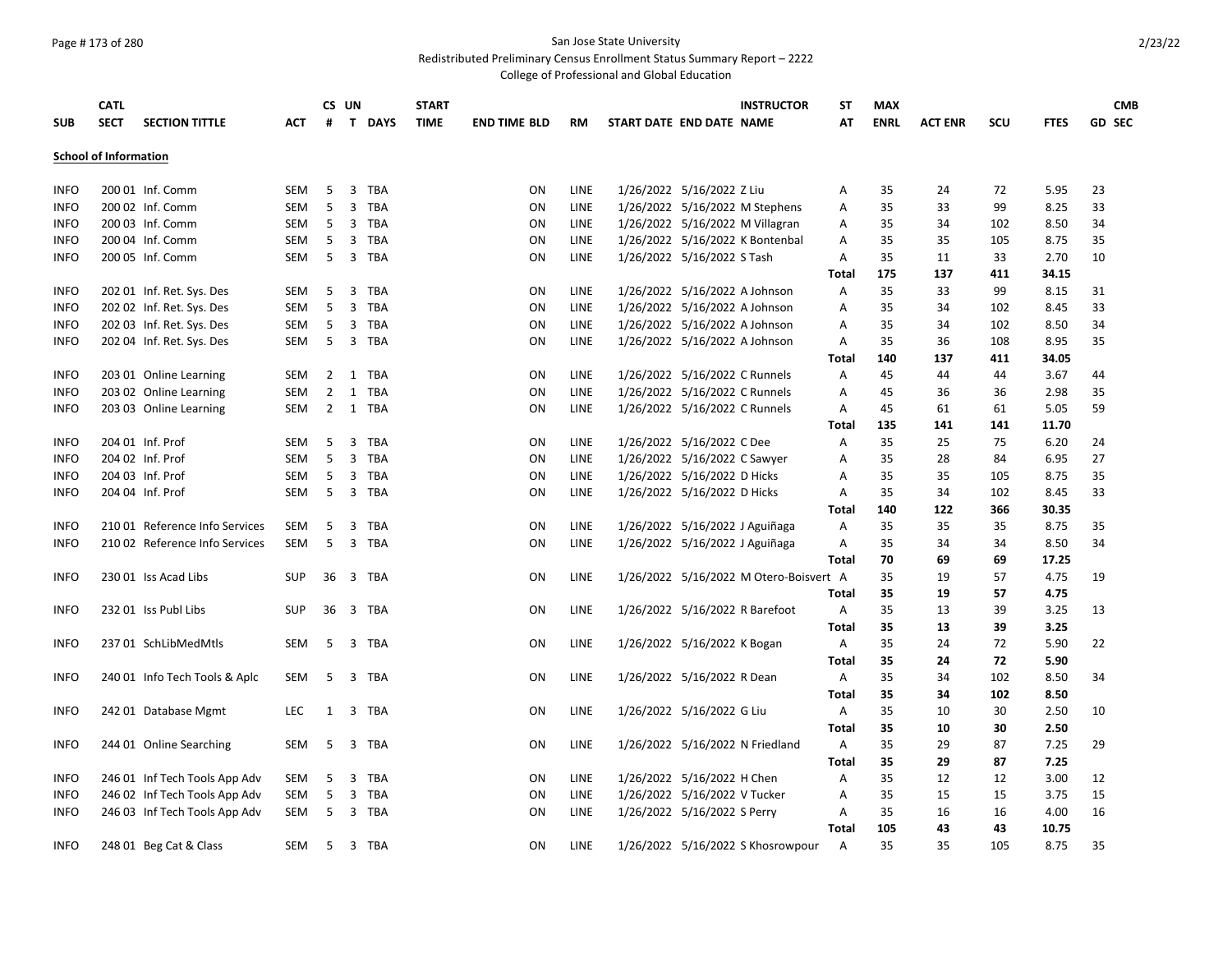# Page #174 of 280 San Jose State University

### Redistributed Preliminary Census Enrollment Status Summary Report – 2222

|             | <b>CATL</b>                           |            | CS UN          |   |            | <b>START</b> |                     |           | <b>INSTRUCTOR</b>                 | <b>ST</b>    | <b>MAX</b>  |                |     |             | <b>CMB</b>     |
|-------------|---------------------------------------|------------|----------------|---|------------|--------------|---------------------|-----------|-----------------------------------|--------------|-------------|----------------|-----|-------------|----------------|
| <b>SUB</b>  | <b>SECT</b><br><b>SECTION TITTLE</b>  | АСТ        | #              |   | T DAYS     | <b>TIME</b>  | <b>END TIME BLD</b> | <b>RM</b> | START DATE END DATE NAME          | AT           | <b>ENRL</b> | <b>ACT ENR</b> | scu | <b>FTES</b> | <b>GD SEC</b>  |
| <b>INFO</b> | 248 02 Beg Cat & Class                | <b>SEM</b> | 5              |   | 3 TBA      |              | ON                  | LINE      | 1/26/2022 5/16/2022 S Khosrowpour | Α            | 35          | 35             | 105 | 8.75        | 35             |
|             |                                       |            |                |   |            |              |                     |           |                                   | <b>Total</b> | 70          | 70             | 210 | 17.50       |                |
| <b>INFO</b> | 250 01 Instr Dsgn Info Prof           | <b>SEM</b> | 5              | 3 | <b>TBA</b> |              | ON                  | LINE      | 1/26/2022 5/16/2022 D Kovacs      | Α            | 35          | 21             | 63  | 5.20        | 20             |
| <b>INFO</b> | 250 02 Instr Dsgn Info Prof           | <b>SEM</b> | 5              |   | 3 TBA      |              | ON                  | LINE      | 1/26/2022 5/16/2022 D Loertscher  | Α            | 35          | 6              | 18  | 1.50        | 6              |
|             |                                       |            |                |   |            |              |                     |           |                                   | Total        | 70          | 27             | 81  | 6.70        |                |
| <b>INFO</b> | 254 01 Inf. Lit. Learn                | <b>SEM</b> | -5             |   | 3 TBA      |              | ON                  | LINE      | 1/26/2022 5/16/2022 E Valenti     | Α            | 35          | 20             | 60  | 5.00        | 20             |
|             |                                       |            |                |   |            |              |                     |           |                                   | <b>Total</b> | 35          | 20             | 60  | 5.00        |                |
| <b>INFO</b> | 256 01 Archy & Mnscpt                 | SEM        | 5              |   | 3 TBA      |              | ON                  | LINE      | 1/26/2022 5/16/2022 D DeLorenzo   | Α            | 35          | 31             | 93  | 7.75        | 31             |
|             |                                       |            |                |   |            |              |                     |           |                                   | <b>Total</b> | 35          | 31             | 93  | 7.75        |                |
| <b>INFO</b> | 259 01 Presrv Mgmt                    | SEM        | -5             |   | 3 TBA      |              | ON                  | LINE      | 1/26/2022 5/16/2022 E Holmes      | Α            | 35          | 24             | 72  | 6.00        | 24             |
|             |                                       |            |                |   |            |              |                     |           |                                   | <b>Total</b> | 35          | 24             | 72  | 6.00        |                |
| <b>INFO</b> | 260A 01 Prgrm and Srvcs for Chld      | LEC        | $\overline{2}$ |   | 3 TBA      |              | ON                  | LINE      | 1/26/2022 5/16/2022 P Peck        | Α            | 35          | 31             | 93  | 7.75        | 31             |
|             |                                       |            |                |   |            |              |                     |           |                                   | <b>Total</b> | 35          | 31             | 93  | 7.75        |                |
| <b>INFO</b> | 261A 01 Prgrm and Srvcs for Yas       | <b>LEC</b> | $\overline{2}$ |   | 3 TBA      |              | ON                  | LINE      | 1/26/2022 5/16/2022 A Bernier     | Α            | 35          | 9              | 27  | 2.25        | 9              |
|             |                                       |            |                |   |            |              |                     |           |                                   | Total        | 35          | 9              | 27  | 2.25        |                |
| <b>INFO</b> | 263 01 Matrls For Chldrn              | <b>LEC</b> | 2              | 3 | TBA        |              | ON                  | LINE      | 1/26/2022 5/16/2022 P Peck        | Α            | 35          | 11             | 33  | 2.75        | 11             |
|             |                                       |            |                |   |            |              |                     |           |                                   | <b>Total</b> | 35          | 11             | 33  | 2.75        |                |
| <b>INFO</b> | 266 01 Collection Mgmt                | SEM        | 5              |   | 3 TBA      |              | ON                  | LINE      | 1/26/2022 5/16/2022 J Bodart      | Α            | 35          | 18             | 54  | 4.50        | 18             |
|             |                                       |            |                |   |            |              |                     |           |                                   | Total        | 35          | 18             | 54  | 4.50        |                |
| <b>INFO</b> | 275 01 Libr Sev Div Comm              | <b>SEM</b> | 5              |   | 3 TBA      |              | ON                  | LINE      | 1/26/2022 5/16/2022 K Rebmann     | A            | 35          | 31             | 93  | 7.75        | 31             |
|             |                                       |            |                |   |            |              |                     |           |                                   | Total        | 35          | 31             | 93  | 7.75        |                |
| <b>INFO</b> | 28101 Collog Contemp Iss              | SEM        | 5              | 3 | TBA        |              | ON                  | LINE      | 1/26/2022 5/16/2022 D DeLorenzo   | A            | 35          | 27             | 81  | 6.75        | 27             |
| <b>INFO</b> | 281 02 Collog Contemp Iss             | <b>SEM</b> | 5              |   | 2 TBA      |              | ON                  | LINE      | 1/26/2022 5/16/2022 D Buenting    | Α            | 35          | 29             | 87  | 4.83        | 29             |
| <b>INFO</b> | 281 03 Colloq Contemp Iss             | SEM        | 5              |   | 1 TBA      |              | ON                  | LINE      | 1/26/2022 5/16/2022 M Evangeliste | Α            | 35          | $\overline{7}$ | 21  | 0.58        | $\overline{7}$ |
| <b>INFO</b> | 281 04 Collog Contemp Iss             | SEM        | 5              | 3 | TBA        |              | ON                  | LINE      | 1/26/2022 5/16/2022 M Villagran   | Α            | 35          | 11             | 33  | 2.75        | 11             |
| <b>INFO</b> | 281 05 Collog Contemp Iss             | SEM        | 5              |   | 1 TBA      |              | ON                  | LINE      | 1/26/2022 5/16/2022 K Buckley     | Α            | 35          | 24             | 72  | 2.00        | 24             |
|             |                                       |            |                |   |            |              |                     |           |                                   | Total        | 175         | 98             | 294 | 16.92       |                |
| <b>INFO</b> | 282 01 Sem in Libr Mgmt               | SEM        | 5              | 2 | TBA        |              | ON                  | LINE      | 1/26/2022 5/16/2022 S Gaffney     | A            | 35          | 22             | 22  | 3.67        | 22             |
| <b>INFO</b> | 282 02 Sem in Libr Mgmt               | SEM        | 5              |   | 1 TBA      |              | ON                  | LINE      | 1/26/2022 5/16/2022 P Sweeney     | Α            | 35          | 4              | 4   | 0.33        | 4              |
| <b>INFO</b> | 282 03 Sem in Libr Mgmt               | <b>SEM</b> | 5              |   | 1 TBA      |              | ON                  | LINE      | 1/26/2022 5/16/2022 C Koontz      | Α            | 35          | 14             | 14  | 1.17        | 14             |
|             |                                       |            |                |   |            |              |                     |           |                                   | <b>Total</b> | 105         | 40             | 40  | 5.17        |                |
| <b>INFO</b> | 284 01 Sem Archiv Rec Mgmt            | SEM        | 5              |   | 2 TBA      |              | ON                  | LINE      | 1/26/2022 5/16/2022 L Gleason     | Α            | 35          | 13             | 13  | 2.17        | 13             |
| <b>INFO</b> | 284 02 Sem Archiv Rec Mgmt            | <b>SEM</b> | 5              |   | 2 TBA      |              | ON                  | LINE      | 1/26/2022 5/16/2022 L Main        | Α            | 35          | 11             | 11  | 1.83        | 11             |
| <b>INFO</b> | 284 03 Sem Archiv Rec Mgmt            | SEM        | -5             |   | 2 TBA      |              | ON                  | LINE      | 1/26/2022 5/16/2022 D Westbrook   | Α            | 35          | 25             | 25  | 4.17        | 25             |
|             |                                       |            |                |   |            |              |                     |           |                                   | Total        | 105         | 49             | 49  | 8.17        |                |
| <b>INFO</b> | 285 01 App. Res. Methods              | SEM        | 5              | 3 | <b>TBA</b> |              | ON                  | LINE      | 1/26/2022 5/16/2022 J Sweeney     | Α            | 35          | 23             | 23  | 5.75        | 23             |
| <b>INFO</b> | 285 02 App. Res. Methods              | <b>SEM</b> | 5              | 3 | TBA        |              | ON                  | LINE      | 1/26/2022 5/16/2022 D Westbrook   | Α            | 35          | 34             | 34  | 8.50        | 34             |
| <b>INFO</b> | 285 03 App. Res. Methods              | SEM        | 5              |   | 3 TBA      |              | ON                  | LINE      | 1/26/2022 5/16/2022 L Luo         | Α            | 35          | 13             | 13  | 3.25        | 13             |
|             |                                       |            |                |   |            |              |                     |           |                                   | Total        | 105         | 70             | 70  | 17.50       |                |
| <b>INFO</b> | 287 01 Sem Inf Sci                    | <b>SEM</b> | -5             |   | 3 TBA      |              | ON                  | LINE      | 1/26/2022 5/16/2022 M Stephens    | A            | 35          | 30             | 30  | 7.50        | 30             |
|             |                                       |            |                |   |            |              |                     |           |                                   | <b>Total</b> | 35          | 30             | 30  | 7.50        |                |
| <b>INFO</b> | 289 01 Adv Topics Libr & Info Sci SUP |            |                |   | 25 3 TBA   |              | ON                  | LINE      | 1/26/2022 5/16/2022 L Main        | Α            | 85          | 64             | 192 | 16.00       | 64             |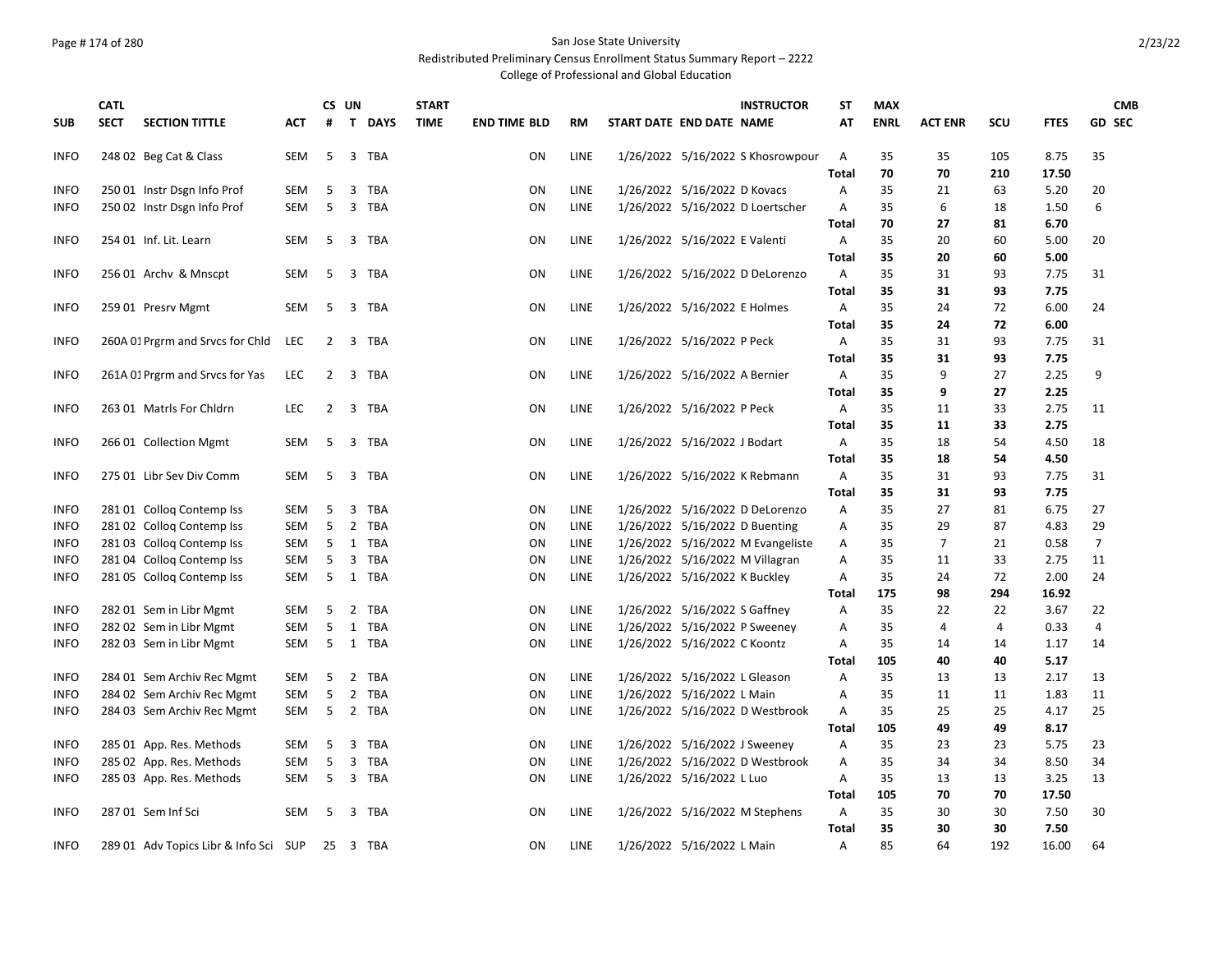# Page #175 of 280 San Jose State University

#### Redistributed Preliminary Census Enrollment Status Summary Report – 2222

|             | <b>CATL</b> |                                       |            |    | CS UN |             | <b>START</b> |                     |             | <b>INSTRUCTOR</b>                  | <b>ST</b> | <b>MAX</b>     |                |      |             |   | <b>CMB</b>    |
|-------------|-------------|---------------------------------------|------------|----|-------|-------------|--------------|---------------------|-------------|------------------------------------|-----------|----------------|----------------|------|-------------|---|---------------|
| <b>SUB</b>  | <b>SECT</b> | <b>SECTION TITTLE</b>                 | <b>ACT</b> | #  |       | <b>DAYS</b> | <b>TIME</b>  | <b>END TIME BLD</b> | <b>RM</b>   | START DATE END DATE NAME           | AT        | <b>ENRL</b>    | <b>ACT ENR</b> | scu  | <b>FTES</b> |   | <b>GD SEC</b> |
| <b>INFO</b> |             | 289 02 Adv Topics Libr & Info Sci SUP |            |    | 3     |             |              |                     |             |                                    | X         | 0              | 0              | 0    | 0.00        | 0 |               |
|             |             |                                       |            |    |       |             |              |                     |             |                                    | Total     | 85             | 64             | 192  | 16.00       |   |               |
| <b>INFO</b> |             | 294 02 Prof Exp Intern                | <b>SUP</b> | 25 | 2     | <b>TBA</b>  |              | ON                  | <b>LINE</b> | 1/26/2022 5/16/2022 L Main         | A         | 10             | 0              | 0    | 0.00        | 0 |               |
| <b>INFO</b> |             | 294 03 Prof Exp Intern                | SUP        | 25 | 3     | <b>TBA</b>  |              | <b>ON</b>           | <b>LINE</b> | 1/26/2022 5/16/2022 L Main         | A         | 12             | 5              | 15   | 1.25        | 5 |               |
| INFO        |             | 294 04 Prof Exp Intern                | <b>SUP</b> | 25 | 4     | <b>TBA</b>  |              | ON                  | <b>LINE</b> | 1/26/2022 5/16/2022 L Main         | A         | 8              | 0              | 0    | 0.00        | 0 |               |
|             |             |                                       |            |    |       |             |              |                     |             |                                    | Total     | 30             | 5.             | 15   | 1.25        |   |               |
| <b>INFO</b> |             | 295 01 Sch Libr Fieldwork             | <b>SUP</b> | 25 |       | 3 TBA       |              | ON                  | <b>LINE</b> | 1/26/2022 5/16/2022 M Harlan       | A         | 15             | 6              | 18   | 1.40        | 4 |               |
|             |             |                                       |            |    |       |             |              |                     |             |                                    | Total     | 15             | 6              | 18   | 1.40        |   |               |
| <b>INFO</b> |             | 298 01 Special Study                  | SUP        | 25 | 1     | <b>TBA</b>  |              | ON                  | <b>LINE</b> | 1/26/2022 5/16/2022 A Johnson      | A         | 10             | 0              | 0    | 0.00        | 0 |               |
| <b>INFO</b> |             | 298 02 Special Study                  | <b>SUP</b> | 25 | 2     | <b>TBA</b>  |              | ON                  | <b>LINE</b> | 1/26/2022 5/16/2022 A Johnson      | Α         | 10             | 0              | 0    | 0.00        | 0 |               |
| <b>INFO</b> |             | 298 03 Special Study                  | <b>SUP</b> | 25 | 3     | <b>TBA</b>  |              | ON                  | <b>LINE</b> | 1/26/2022 5/16/2022 A Johnson      | Α         | 14             |                | 21   | 1.75        |   |               |
| INFO        |             | 298 04 Special Study                  | <b>SUP</b> | 25 | 3     | TBA         |              | ON                  | <b>LINE</b> | 1/26/2022 5/16/2022 A Johnson      | A         | 12             | 0              | 0    | 0.00        | 0 |               |
|             |             |                                       |            |    |       |             |              |                     |             |                                    | Total     | 46             |                | 21   | 1.75        |   |               |
| <b>INFO</b> |             | 299 01 MA Thesis/Project              | SEM        | 25 | 3     | TBA         |              | ON                  | LINE        | 1/26/2022 5/16/2022 L Main         | A         |                | 0              | 0    | 0.00        | 0 |               |
|             |             |                                       |            |    |       |             |              |                     |             |                                    | Total     | $\overline{2}$ | 0              | 0    | 0.00        |   |               |
|             |             |                                       |            |    |       |             |              |                     |             | <b>School of Information Total</b> |           | 2098           | 1419           | 3373 | 314.00      |   |               |